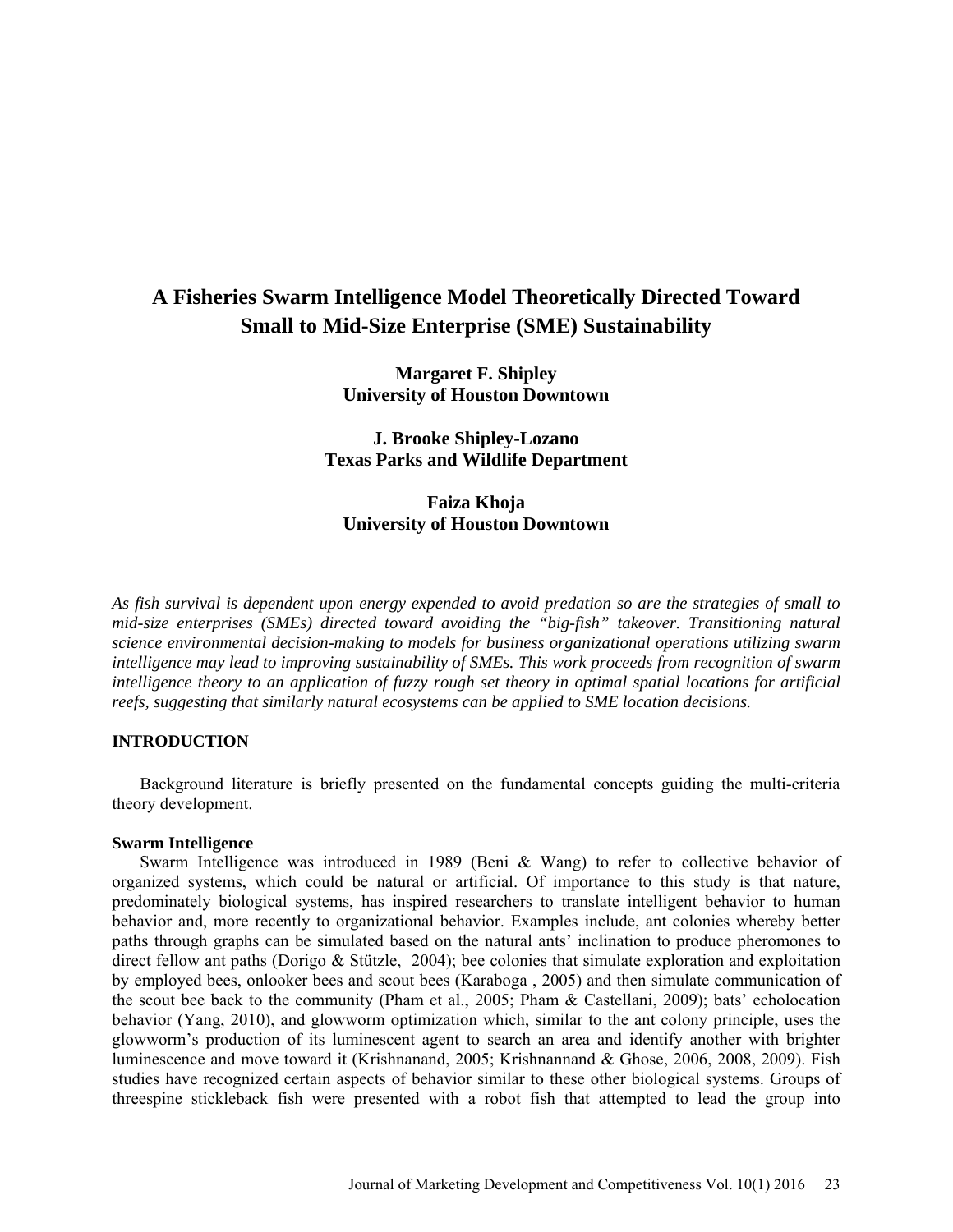potentially dangerous situations. It was discovered that while a single fish might follow the robot fish, larger groups ignored it, but when two or more robot fish were introduced the larger groups followed the robots into the dangerous waters (http:www.fishchannel.com/fish-news/2008/08/28/fish-behavior.aspx). This reef study and others at the Florida Keys National Marine Sanctuary and sites in the Caribbean are fundamental to the red snapper, reef-location model that forms the basis for aligning natural science with the social sciences in multi-criteria optimization.

## **Spatial & Temporal Models**

The basis for the transitioning of natural science to social science applications relies heavily upon the research conducted by Shipley-Lozano (Shipley, 2008). Shipley's research sought to develop a temporally and spatially explicit model for bioenergetics of red snapper **(***Lutjanus campechanus)* in an ecosystem representative of an artificial reef. For many years, it has been noted that spatially and temporally explicit models can contribute the functional link between biotic and abiotic aspects of aquatic ecosystems, and using these ecosystems can contribute to dialogue regarding fish behavior, growth, and consumption (Bevelhimer, 1990). Yet, while fundamental to an understanding of population dynamics processes (fish movements over time and space) and stock structure, (Quinn & Deriso, 1999) there have been limited applications in fisheries due to lack of data on fish movement and biological spatial variations. The model that Shipley (2008) contributed for red snapper on artificial reefs off the coast of Alabama, provided the data on fish movement, and differing spatial arrangements of artificial reef structures through simulations described below.

## **Fuzzy Logic Basics and Rough Set Theory**

Fuzzy logic addresses the ambiguity of data and uncertainty in a decision making situation, where a fuzzy subset *A* of a set *X* is a function of *X* into [0,1]. For a brief foundation in the basics, see (Bellman & Zadeh, 1970; Dubois & Prade, 1980; Freeling, 1980; Zadeh, 2006). Letting *A* and *B* denote two fuzzy sets, the intersection, union, and complement are defined by:

$$
A \cap B = \sum \gamma_i / x_i, \text{ where } \gamma_i = \text{Min } \{ \alpha_i, \beta_i \}
$$
  
\n
$$
A \cup B = \sum \gamma_i / x_i, \text{ where } \gamma_i = \text{Max } f \alpha, \beta_i \}
$$
 (1)

$$
\begin{aligned} A \cup B &= \sum_{j_i} \lambda_{i,j} \text{ where } \gamma_i = \text{Max } \{ \alpha_i, \beta_i \} \end{aligned} \tag{2}
$$
\n
$$
\begin{aligned} \neg A &= \sum_{j_i} \gamma_i \lambda_{i,j} \text{ where } \gamma_i = 1 - \alpha_i \end{aligned} \tag{3}
$$

and it is assumed that *B* = Σ *ßi / xi* (Kaufmann & Gupta, 1985; Klir & Folger, 1988; Zadeh, 1965, 1975).

Extension principles (Dubois & Prade, 1980; Zebda, 1984) often guide the computations when dealing with fuzzy sets. Letting  $f$  be a function from  $X$  into  $Y$ , with  $Y$  as any set and  $A$  as above, then  $f$ can be extended to fuzzy subsets of *X* by:

$$
f(A) = \sum_{y} u_{f(A)}(y) / y, \text{ where } u_{f(A)}(y) = \text{Max}_{x \in f^{-1}(y)} A(x) \text{T}
$$
 (4)

Thus,  $f(A)$  is a fuzzy subset of *Y*. In particular, if f is a mapping from a Cartesian product such as  $X \times Y$ *Y* to any set, *Z*, then *f* can be extended to objects of the form  $(A,B)$  where *A* and *B* are fuzzy subsets of *X* and *Y* by:

$$
f(A,B) = \sum u_{f(A,B)}(z) / z, \text{ where } u_{f(A,B)}(z) = \text{Max}_{(x,y)\in f}^{-1}(z) \text{ Min}\{A(x), B(x)\}. \tag{5}
$$

Considering a fuzzy subset A of U, as the Universe of Discourse, is defined by a characteristic function  $\mu_A: U \to [0,1]$ , the notation  $\Sigma \alpha_i / x_i$   $(0 \le \alpha_i \le 1)$  denotes a fuzzy subset whose characteristic function at  $x_i$  is  $\alpha_i$ . Following the previous discussion of fuzzy operators, if A and B are fuzzy subsets, A  $\cap$  B, A  $\cup$  B, and  $\neg$ A are defined by Min { $\mu_A(x),\mu_B(x)$ }, Max { $\mu_A(x),\mu_B(x)$ }, and 1 -  $\mu_A(x)$ , respectively. The implication A  $\rightarrow$  B is defined by  $\neg A \cup B$ . The corresponding characteristic function is Max {1 - $A(x), B(x)\}$ .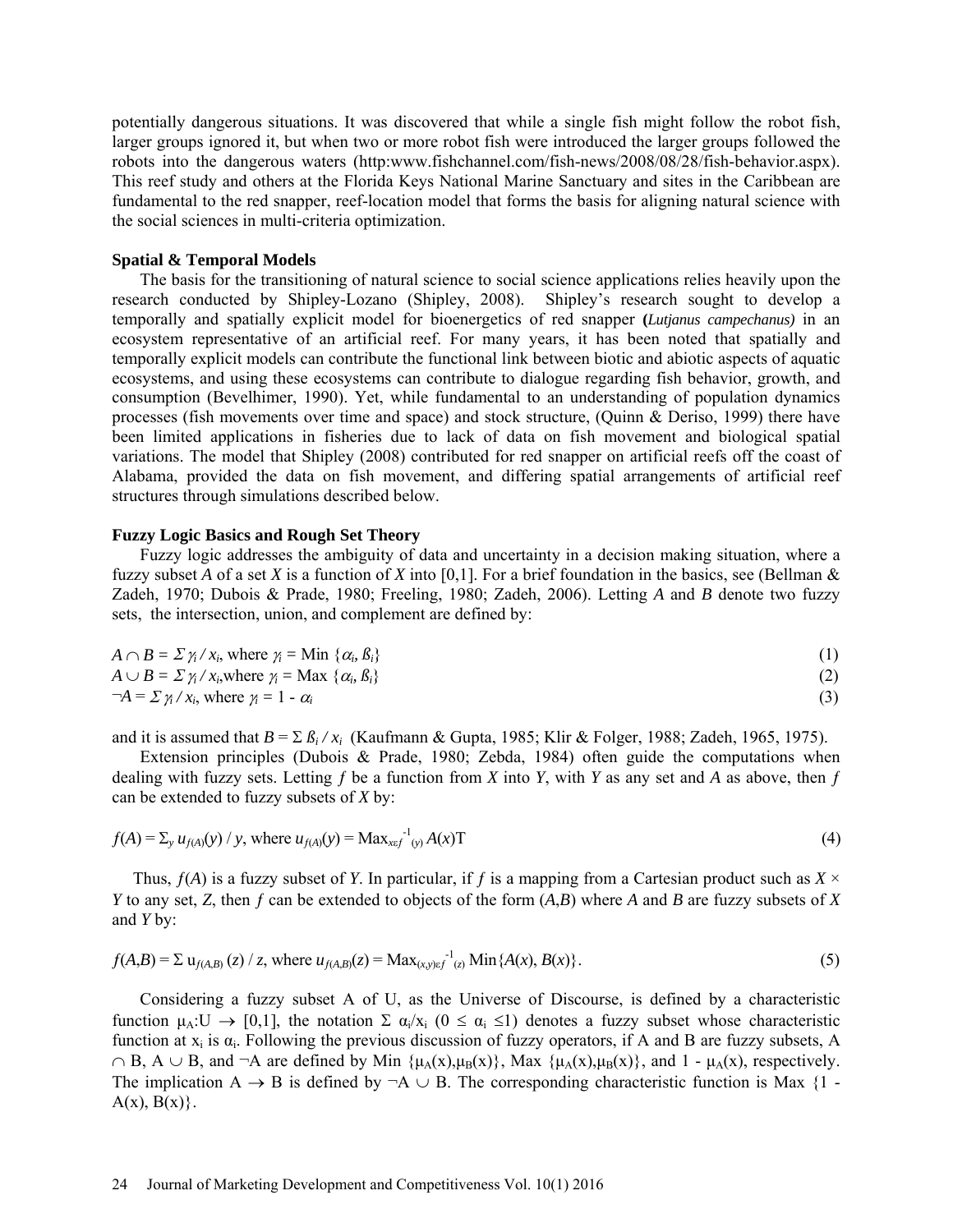Two functions of pairs of fuzzy sets that will be used to determine rules are defined as:

$$
I(A \subset B) = \inf_{x} \text{Max } \{1 - A(x), B(x)\},\tag{6}
$$

 $J(AHB)$ =Max Min  ${A(x), B(x)}$ . (7)

Here A and B denote fuzzy subsets of the same universe. The function  $I(A \subset B)$  measures the degree to which A is included in B and  $J(A \# B)$  measures the degree to which A intersects B. Indeed, if A and B are crisp sets it is easy to establish that  $I(A \subset B) = 1$  if and only if  $A \subset B$ ; otherwise it is zero (see for example: Pawlak, 1981; Grzymala-Busse, 1988; deKorvin et al., 1992; deKorvin et al., 1994; Shipley & deKorvin, 1995) .

The operators I and J will yield two possible sets of rules: the certain rules and the possible rules. The primary objective is to see to what degree a combination of attributes is a subset of the decision (certain rules) or intersects the decision (possible rules). The certain and possible rules for the red snapper artificial reef decision are detailed in the Results and Implications section that follows.

## **METHODOLOGY**

Red snapper **(***Lutjanus campechanus)* population dynamics on a single artificial reef were simulated for the reef ecosystem using a spatial model that considered foraging behavior and utilized parameters such as hydrographic variables. Ecospace was chosen as the simulation software because of its ability to quantify the ecosystem by considering populations while taking into account food web and environmental considerations (Marasco et al., 2007). Since adult red snapper feed primarily upon benthic fauna surrounding artificial reefs off the Alabama coast, rather than directly on the reefs themselves (McCawley,2003; McCawley & Cowan, 2007) foraging halos of depleted prey should be observable adjacent to the reef (Lindberg, et al., 1990). Thus with overlapping halos caused by reefs too closely spaced, the red snapper encounters a less than optimal feeding environment (Lindberg et al., 2006).

The simulation of habitats using Ecospace looks at the existence and movement of all species therein. It is also possible to define for a particular species a preferred pool of biomass that would be conducive to that species' growth and survival potential. The simulation looks at the static distribution of all species within a designated area but, more importantly, it allows visualization of predators and prey requirements. Species move throughout the grid areas to fulfill their need for sustenance while avoiding non-preferred areas where they can become victims of predators.

The bioenergetics modeling of red snapper consumption needs and foraging behavior suggests that red snapper must forage away from the reefs to fulfill their required prey demands to maintain observed growth rates. The overlapping of halos as areas of reduced prey abundance are visible when the snapper are competing for resources that may not sustain multiple reefs, or at the very least support optimal growth rates. Thus, the foraging behavior that shows when fish must leave the preferred safe haven of the reef environment to find prey when visible as overlapping halos can contribute to determination of optimal placement of artificial reefs where optimal locations provide for prey and predator relationships without being so close that prey and predator are unable to avoid one another.

# **RESULTS AND IMPLICATIONS**

### **For Fisheries**

When Ecospace was set for the first round of simulations, the preferred area was represented by a single reef. Since red snapper all had this preferred habitat, the single reef area yielded the highest biomass regardless of the age of the red snapper. Next, multiple reefs were placed throughout the area, some blocked and some clumped together representing from 6 to 10 reefs. Red snapper biomass was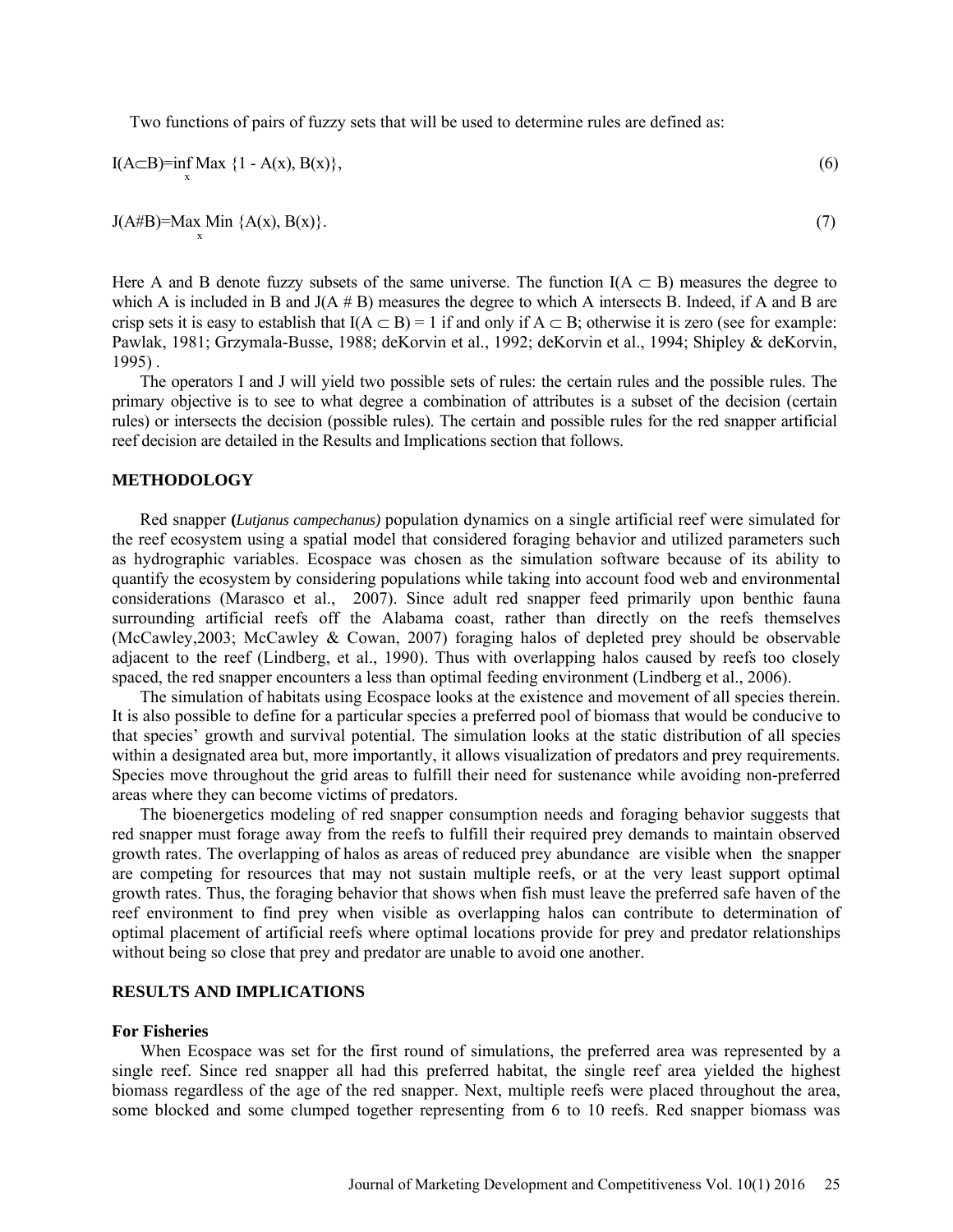greater than that at the blocked and clumped patterns in both the 6 and 10 reef runs regardless of age when reefs were systematically placed. The ages of snapper contributed to differences being observed due to reef placement with less difference between the ages of 4 and 10+ being observed with the systematic versus the blocked arrangements than for the younger snapper. Indeed, different spatial arrangements had a greater effect overall on younger age classes.

While the systematical control of reef arrangements indicated some differences in biomass distributions, mostly observed for younger ages, increasing the number of reefs from 6 to 10 within the study area showed a decrease in red snapper biomass at the reef, regardless of age. The increase in number of reefs continued to have more impact on red snapper age 4 and under and less impact on those over age 10. This could be a reflection of the decline in foraging distances by older fish as energy and metabolism slow. Overall, mean biomass was not dramatically different by type of spatial arrangement although the addition of 4 reefs ( from 6 to 10) in an area served to decrease biomass at the reefs. This fact becomes important to discussion of spacing reefs further apart and not arbitrarily building bigger reefs within an area given the significant differences for 10 reefs systematically placed versus blocked or clumped.

The decrease in prey species biomass noted with the addition of 4 reefs to the system, even if systematically placed was most significant for fish species considering mean biomass differences for 10 blocked and clumped reefs. Significant differences in mean biomass between 6 and 10 reefs for any reef placement strategy, but especially when systematically placed or clumped, supports the reef location and placement of artificial reefs as highly important to red snapper growth and survival at any age.

The halos from the simulations also contributed to this conclusion and its implications for fish sustainability through location aspects in fisheries management. Overlapping halos begin to appear as early as the third year of study and the prey species biomass appears notably lower on and immediately surrounding the reef structures within 2 more years when 6 or 10 artificial reef areas were systemically placed throughout the area. Using a single reef equivalent in size to that of the 6 to 10 reefs showed significant biomass levels around the clumped structure which expanded ever outward with prey species decreasing from the reef's edge. While one large reef may support the biomass, the red snapper must forage ever outward from this single reef and out of a safe haven habitat to potentially dangerous waters where they become susceptible to predation. As more energy is expended in foraging, then growth potential is also impacted.

An arrangement that places moderately large blocks of reefs into the corners of the 10 km<sup>2</sup> area as far apart as possible, shows less overlapping over time but the red snapper biomass does converge on the center between the two reefs and prey biomass becomes reduced within three years. Therefore, reefs built to enhance stocks rather than for fishing success should be small, widely scattered patch reefs with appropriately sized cavities for shelter, at least as applicable to a large mobile reef fish such as gag (Mycteroperca microlepis) (Lindberg et al., 2005) or red snapper (Shipley, 2008).

The spatial arrangement of the artificial reefs in the red snapper ecosystem does affect biomass observed through the simulations. Overall, the blocked reef arrangement showed biomass reductions immediately off of the reefs while clumped arrangements showed biomass decreasing more in open water. Adding the additional four reefs in either pattern served merely to divide the existing biomass between reefs. This is a continuing artificial reef issue as to whether reefs in general produce more biomass through productivity of the fish or serve merely to aggregate the biomass of fish already existing in the reef areas. Studying open water between reefs showed that biomass for systematical arranged reefs was higher in open water for age 4 red snapper and younger, while the older (10+) red snapper had noticeably lower biomass on the reefs and in the halos, but no differences in open water. The difference was only noticeable when the number of reefs increased to 10 so that biomass was spread between reefs, halos and open water. Overall, younger age classes exhibit a higher effect in biomass from the different spatial arrangements.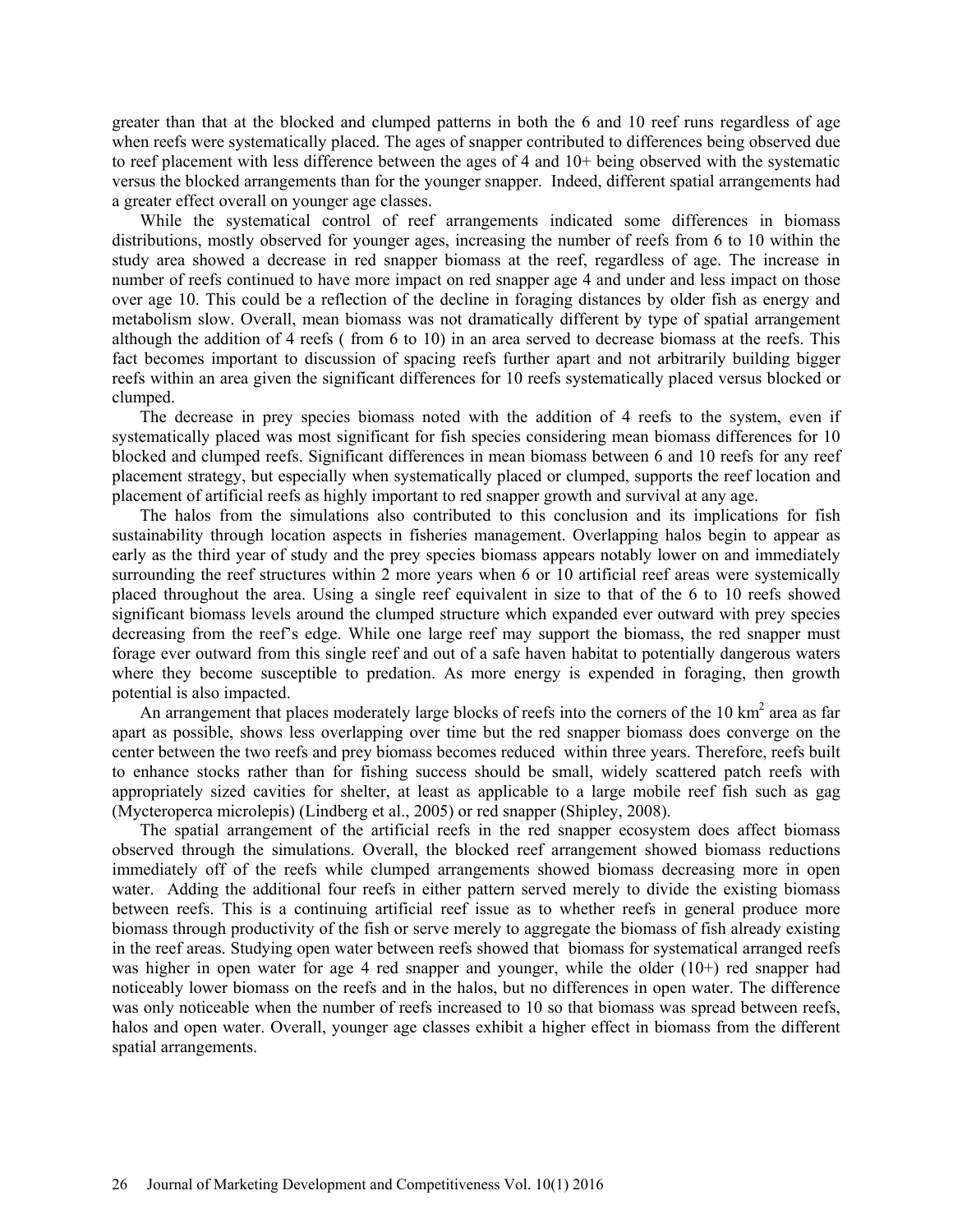# **Fuzzy Logic Application to Results**

Based upon the results from the bioenergetics modeling, fuzzy sets were introduced, in particular fuzzy rough set theory. The reef placement decisions were then reduced to the following:

- *High consumption at the reef (p-value) with Great or Small foraging consumption (g) does not overly influence reef placement.*
- *Low p-value and Great consumption (g) does not overly influence reef placement.*
- *The minimum distance that received perfect (100% belief) strength for any parameter or combination of parameters was reef placement of no closer than 0.25 km.*
- *With slightly lesser strength, Low consumption at the reef (p-value) and Small foraging consumption (g) placed reef distances at a minimum of 0.50 km with sufficient belief in the certainty of this relationship (belief of 0.985).*

(Shipley & Shipley, 2009)

The rough set theory rules are composed of those with certainty of belief and those with possibility. The certain rules with strong belief don't present a pattern of placement related consistently to either level of consumption at the reef or degree of foraging behavior as necessitated by reef locations. But, distance does seemingly play a part in reef placement to optimize all parameters.

While we generally look to certainty of belief in rules for stronger decision making indicators, we can learn from adding the information that has plausibility. Looking at possibility instead of certainty of belief, supports that consumption at the reef {High, Low} and foraging consumption {Great, Small} do appear to relate equally as possible influences upon reef distances from 0.01 to 0.95 km. Low consumption at the reef (p-value) and Small foraging consumption (g) were the most restrictive in placing artificial reefs no closer than  $0.50$  km, preferably  $0.50$ -0.95 km (belief = .985).

Therefore, evidence through fuzzy set-based rough set theory leads to the overall conclusion that reef locations should be between 0.50 to 0.95 km so that no more than two fit within a 1 km<sup>2</sup> area (Shipley  $\&$ Shipley, 2009; Shipley & Cowan, 2010).

## **Implications for SMEs**

There are several implications for small and mid- sized organizations trying to survive in a diverse community with limited resources. The immediate transference of the fuzzy set-based rule is that: 1) If there are sufficient resources at the preferred location then there is no need to expend a lot of effort into new markets and 2) If there is not sufficient business/markets at the preferred location and there is limited business in other markets then these markets should be optimally spaced where competition for the customer base is not counterproductive to survival and growth of the enterprise. Thus, by the swarm intelligence inferences, just as the red snapper in the research must compete for resources necessary for survival, so must SMEs, both without entering into dangerous waters that may mean death for fish or business, and in direct consideration to optimizing their locations.

Resource dependence theory (RDT) is one of the most influential theories in organization theory and strategic management and it characterizes the corporation as an open system, dependent on contingencies in the external environment (Hillman, et al., 2009). As Pfeffer and Salancik (1978, p. 1) state, "to understand the behavior of an organization you must understand the context of that behavior—that is, the ecology of the organization." Swarm Intelligence coupled with RDT are the fundamental underpinnings of this relationship between natural and social sciences.

In this case, reefs and halos represent the organizational ecosystem. Based on the model, red snappers represent SMEs and predators- large organizations are likely to thrive and grow in their designated space within their respective ecosystem, if the latter are spread out within a certain radius in their macro environment. SMEs are able to find ample resources in the halos and large organizations thrive on the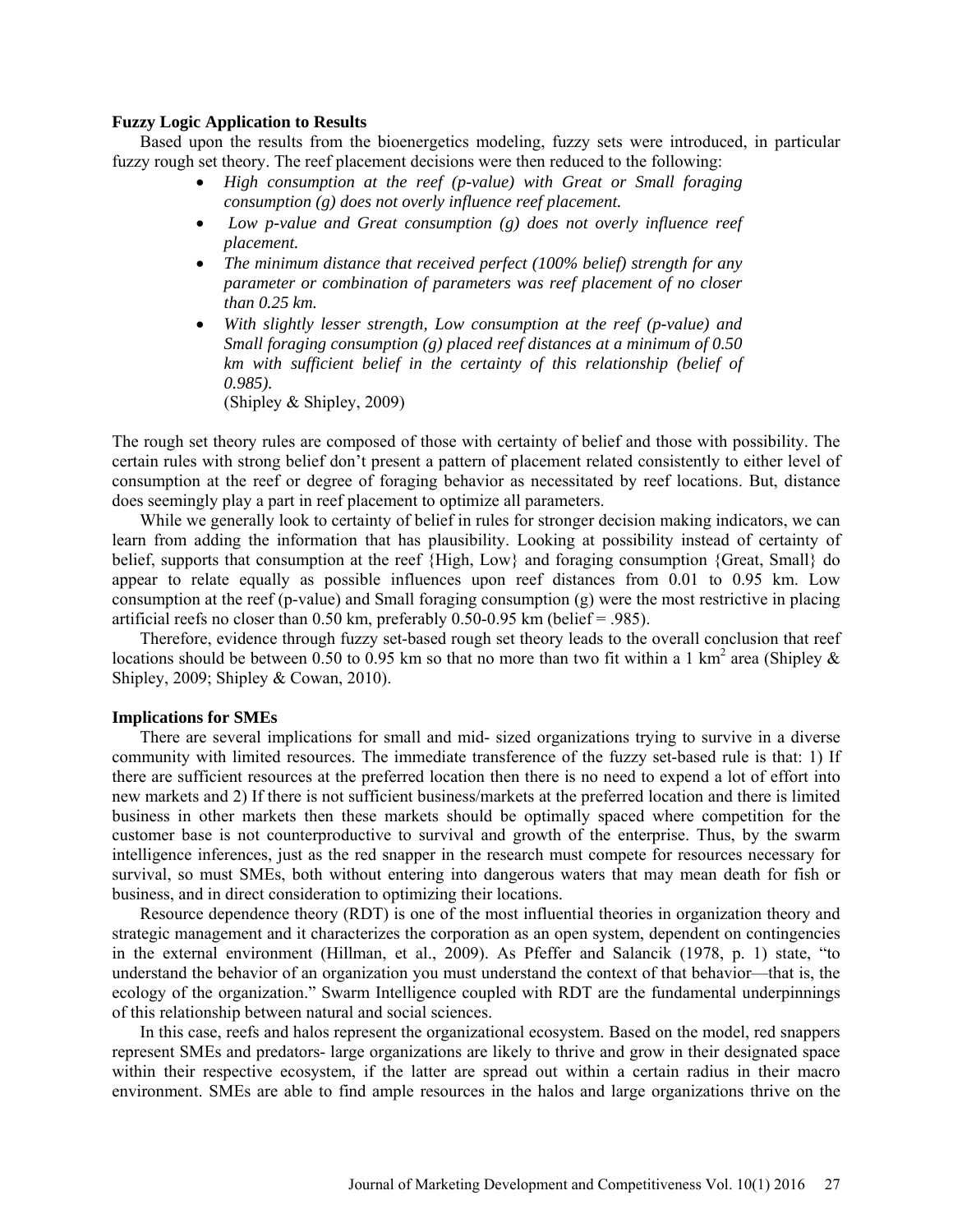reefs themselves. In essence, both small and large organizations find their own resources and are likely to grow at a natural rate. However, uncertainty and disturbance in the macro environment may change resource dynamics. Based on the simulation, if ecosystems (reefs) overlap each other, for example, with the blurring and shifting of industry boundaries or with changing macro environmental conditions, survival for small players become difficult as resources become scarce. According to the simulation, with limited accumulated resource- biomass, SMEs, especially the younger companies, are faced with the danger of being acquired by large organizations, which may help reduce competition and resource depletion. The older SMEs may try to change their ecosystems by exploring new geographic and related product/service markets. However, in this process it is likely that they may not be able to survive. The chances of younger SMEs to survive through this ecosystem transition may be very low.

Optimal location analysis for SMEs is critical but this is even more so for introductory entrepreneurial ventures. Generally, just as the red snapper illustrates, by the age of 10 years or more in business, the SME is deemed established and generally not seeking the challenge of competitive markets. While impossible for location to be as specific as for the reef study, further simulations may result in rules for general location discussions throughout the life cycle of the enterprise with the fundamental purpose being when the SME should take chances and branch out versus when it might be optimal to stay in a safe, established environment.

Location decisions for red snapper can be aligned with levels of consumption and amount of foraging. Using the premise of swarm intelligence suggesting a rule for SMEs, competition for resources and outward sales potential from a location can become comparable. For example, utilizing the fuzzy setbased rule for red snapper, a parallel implication could be that if there is high competition at the SME's location but the SME has established sales potential through marketing in areas further from the location, then the location is not overly relevant. However, if a location shows low competition and the SME would not have to exert energy marketing at further distances, then the location decision is relevant and spacing of SMEs for growth and survival becomes important with optimal distances between SMEs preferred.

# **FUTURE RESEARCH**

We posit to test the following propositions by simulating organizational data that will correlate to the bioenergetics modeling data for red snapper with subsequent reef location optimization to yield an ecosystem approach for SME survival and growth.

*Proposition 1: Both SMEs and large organizations are likely to be profitable and grow in a 'preferred' ecosystem*

*Proposition 2: Large organizations are likely to acquire younger SMEs more than older SMEs with changing ecosystem dynamics.* 

*Proposition 3: Older SMEs are more likely to succeed changing ecosystems than younger SMEs.* 

*Proposition 4: Fuzzy set-based rules can be determined for optimal SME location decisions*

*(Shipley, et al., 2015)*

# **REFERENCES**

- Bellman, R. E. & Zadeh, L. A. (1970). Decision-Making in a fuzzy environment. *Management science, 17*(4), B-141-B-164.
- Beni, G.& Wang, J. (1989). Swarm intelligence in cellular robotic systems. *Proceedings NATO Workshop on Robots and Biological Systems*. Tuscany, Italy, June 26-30.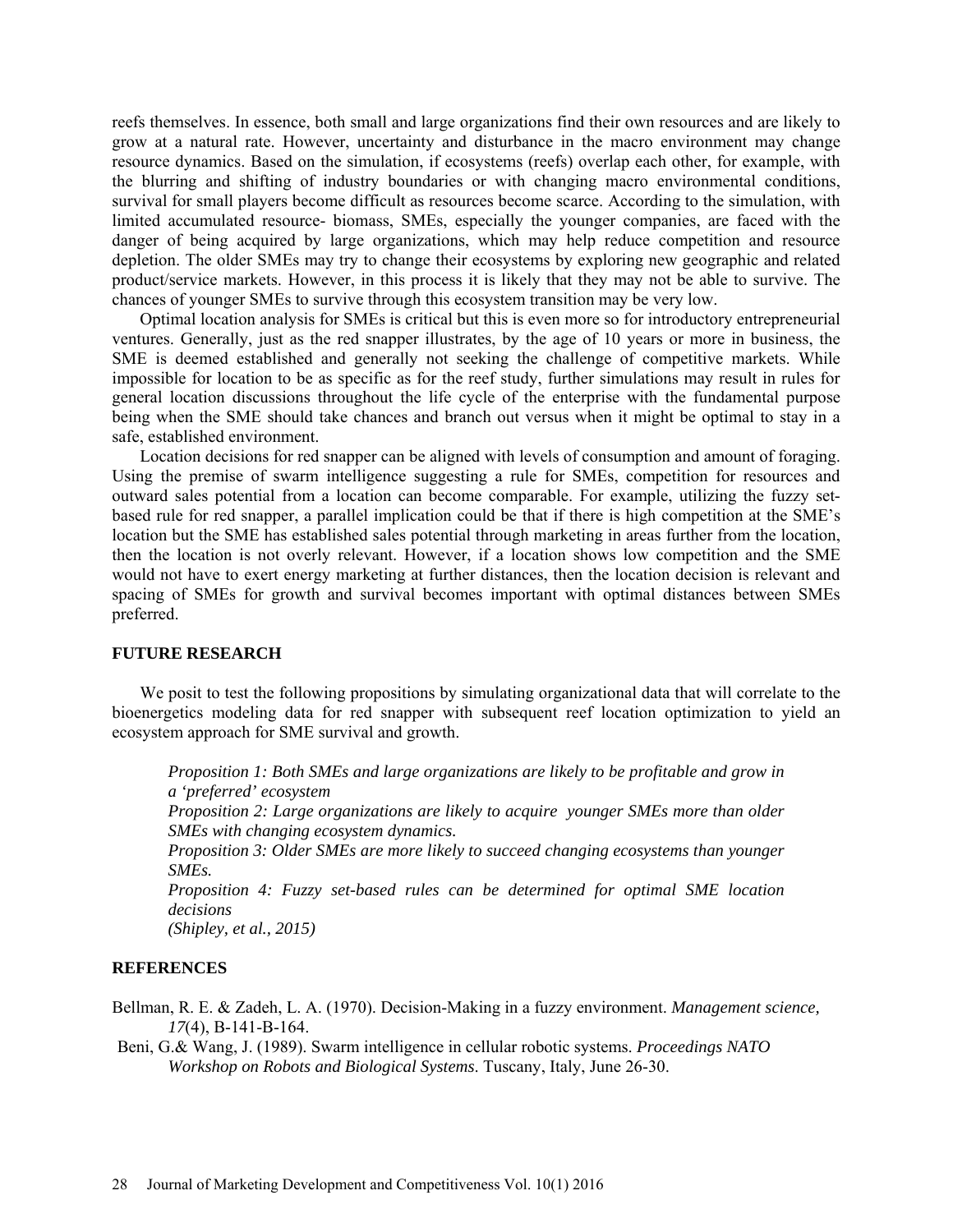- Bevelhimer, M.S.(1990). Habit selection by kokanee salmon and smallmouth bass in thermally heterogeneous environments: the importance of growth maximization to diel habitats. *Ph.D. Dissertation, University of Tennessee, Knoxville.*
- Brandt, S.B., Mason, D.M., Patrick, E.V., Argyle, R.L. & Wells, L. (1991). Acoustic measures of the abundance and size of pelagic planktivores in Lake Michigan. *Canadian Journal of Fish Aquatic Science*,48, 894-908.
- Brandt, S.B., Mason, D.M. & Patrick, E.V. (1992). Spatially-explicit models of fish growth rate. *Fisheries,* 17, 34-35.
- deKorvin, A., Shipley, M.F. & Lea, R.N. (1992). Determining rules for closing customer service centers: A public utility company's fuzzy decision. In: Villarreal (ed) *Proceedings of the North American Fuzzy Information Processing Society.*
- deKorvin, A., Bourgeois, B. & Kleyle, R. (1994). Extracting fuzzy rules under uncertainty and measuring definability using rough sets. *Journal of Intelligent and Fuzzy Systems*, 2,75-87.
- Dorigo, M.& Stützle, T. (2004). *Ant Colony Optimization*. MIT Press.
- Dubois, D. & Prade, H. (1980). Systems of linear fuzzy constraints. *Fuzzy Sets and Systems, 3*(1), 37-48.
- Freeling, A. N. (1980). Fuzzy sets and decision analysis. *IEEE Transactions on Systems, Man and Cybernetics, 10*(7), 341-354.
- Grzymala-Busse, J.W. (1988). Knowledge acquisition under uncertainty: a rough set approach. *Journal of Intelligent and Robotc Systems, 1,* 3-16.
- Hillman, A.J., Withers, M.C. & Collins, B.J. (2009). Resource dependence theory: A review. *Journal of Management, 35,*1404-1427.
- Karaboga, D. (2010). Artificial bee colony algorithm. *Scholarpedia*, 5(3),6915.
- Kaufmann, A., & Gupta, M. (1985). *An introduction to fuzzy sets arithmetic*, Nosfrand Reinhold Co., New York, NY.
- Klir, G. J. & Folger, T. A. (1988) *Fuzzy sets, uncertainty, and information*, Prentice-Hall, Englewood Cliffs, NJ.
- Krishnanand, K.N. (2005). Detection of multiple source locations using a glowworm metaphor with application to collective robotics. *IEEE Swarm Intelligence Symposium*, Pasadena, CA, 84-91
- Krishnanand, K.N. & Ghose, D. (2006). Glowworm swarm based optimization algorithm for multimodal functions with collective robotics applications. *Multi-agent and Grid Systems*, 2(3), 209-222.
- Krishnanand, K.N. & Ghose, D. (2008). Theoretical foundations for rendezvous of glowworm-inspired agent swarms at multiple locations. *Robotics and Autonomous Systems,* 56(7), 549-569.
- Krishnanand, K.N. & Ghose, D. (2009). Glowworm swarm optimization for simultaneous capture of multiple local optima of multimodal functions. *Swarm Intelligence*, 3(2), 87-124.
- Lindberg, W.J., Fraser, T.K.& Stanton, G.R. (1990). Population effects of refuge dispersion for adult stone crabs (Xanthidae, Menippe). *Marine Ecology Progress Series*, 66, 239-249.
- Lindberg, W.J., Fraser, T.K., Portier, K.M., Vose, F., Loftin, J., Murie, D.J., Mason, D.M., Nagy, B. & Hart, M.K. (2006). Density-dependent habitat selection and performance by a large mobile reef fish. *Ecological Applications*, 16(2), 731-746.
- Marasco R.J., Goodman, D., Grimes, C.B., Lawson, P.W., Punt, A.E. & Quinn, T.J. II..(2007). Ecosystem-based fisheries management: some practical suggestions. *Canadian Journal of Fisheries and Aquatic Sciences*, 64(6),928-939.
- McCawley, J.R.(2003). A bioenergetics approach for estimating prey demand of red snapper (*Lutjanus campechanus*) on Alabama artificial reefs. *MS Thesis, University of South Alabama, Mobile*.
- McCawley, J.R. & Cowan, J.H. Jr. (2007). Seasonal and size specific diet and prey demand of red snapper *(Lutjanus campechanus*) on Alabama artificial reefs. In W.F. Patterson III, J.H. Cowan Jr, G.R. Fitzhugh & D.L. Nieland (eds) Red Snapper (*Lutjanus campechanus*) *Ecology and Fisheries in the Gulf of Mexico. Bethesda, MD: American Fisheries Society*. 71-96.
- Pawlak, Z. (1981). Rough sets: Basic notations. *Institute Computer science, Polish Academy of Science Report No. 431, Warsaw.*